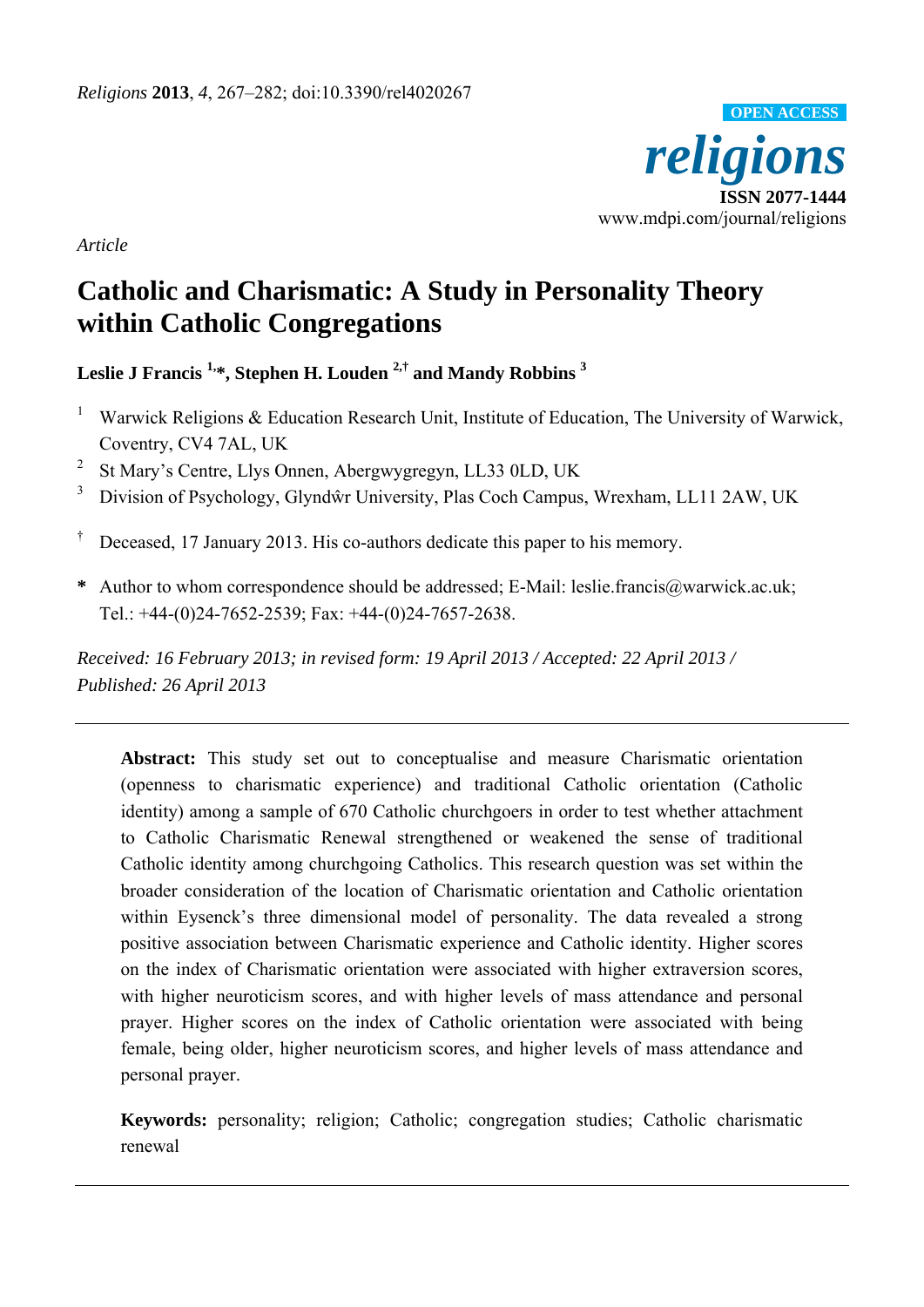### **1. Introduction**

During the early twentieth century Charismatic expression in Christian belief and practice became established in England and Wales through what are known as the classical Pentecostal Churches, including the Assemblies of God and Elim [1]. The Charismatic phenomenon has spread more recently in England and Wales through the neo-Pentecostal networks of churches, often in connection with Black-led or Black-majority churches [2]. During the 1960s the Charismatic Movement found expression through the main-line denominations in England and Wales, including the Anglican Church [3] and the Roman Catholic Church.

The emergence of the Charismatic Movement within the Roman Catholic Church is traced to a weekend retreat arranged in February 1967 by faculty members for students from Duquesne University, near Pittsburg, Pennsylvania, USA. At this retreat, many present had a transforming experience that included speaking in tongues, the classic hallmark of the classical Pentecostal Churches and of the Charismatic Movement already emerging within Protestant Churches. The developments of this movement within the Roman Catholic Church over the next few years, 1967–1971, have been chronicled by Connelly [4], and discussed by O'Connor [5]. News of the Duquesne outpouring of the Holy Spirit spread quickly, especially to the campuses of the University of Notre Dame, Indiana, and Michigan State University in East Lansing, Michigan, followed a few months later by the University of Michigan in Ann Arbor. By the early 1970s the movement became clearly re-styled Catholic Charismatic Renewal (CCR), was consolidated by the first international conference held outside the USA in Rome in 1975, and was spreading through Australia, Western Europe, the Philippines and Latin America. Summing up the situation in the early 2000s, Hocken writes as follows.

In Europe, the strength of CCR has varied from country to country, with Italy and France among the stronger. Though in general CCR has not been growing in Western Europe, it has not generally seen a sharp reduction in participation. In Eastern Europe, the collapse of Communism has enabled CCR to develop freely with growth particularly visible in Slovakia and in Lithuania. In Africa, Asia and Latin America, CCR has mostly continued to grow. Much greater numbers are involved than in Europe and North America, with extraordinary crowds gathering for example in Brazil and in India ([6], p. 207).

The emergence of the Charismatic Movement within the Roman Catholic Church raises a number of intriguing questions relevant to the fields of the empirical psychology of religion and empirical theology. For example, Heirich [7], Halama and Halamová [8] and Siekierski [9] explored the process of religious conversion within Catholic Charismatic Renewal. Halama and Halamová analysed 30 conversion experiences published by Catholic Charismatic Renewal in Bratislava, Slovakia, between 1999 and 2002. These data were analysed to address questions concerning the precedents of conversion, the process of conversion, and the consequences of conversion in personal life. The results of the analysis showed that the typical process of conversion within the context of the movement was preceded by some contact with religious issues in childhood and experiencing some problem in the period before conversion. The conversion was stimulated by meeting a religious person and by attendance at prayer meetings. Such contacts led to the experience of God's presence and a cognitive insight into religious matters. The consequences of conversion included radical changes in spiritual life, increasing subjective well-being, improving social life, and solving the problem that had preceded the conversion.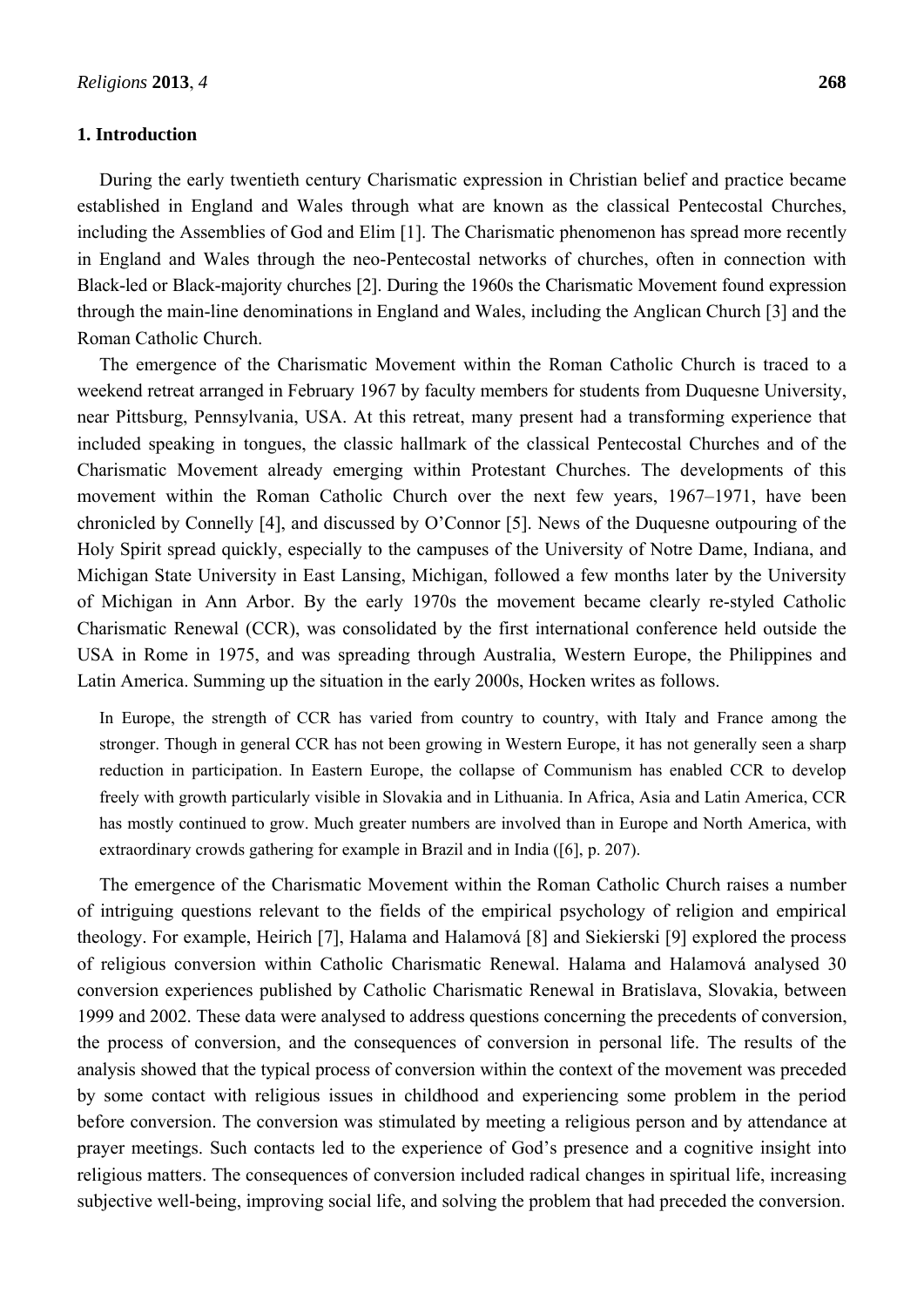As yet, very little empirical research has examined the impact of the Charismatic Movement among the main-line denominations in England and Wales, and this is especially the case concerning the Roman Catholic Church. The present study intends to initiate empirical enquiry among Catholic congregations regarding the impact of Catholic Charismatic Renewal and to do so by posing a broad research question. The research question concerns whether Catholic Charismatic Renewal is strengthening or weakening traditional Catholic identity within the Roman Catholic Church in England and Wales. In other words, are those individuals within Catholic congregations who are themselves influenced by Catholic Charismatic Renewal, more or less likely to value traditional Catholic identity? In order to operationalise this research question, engagement is sought with three developing fields of research, concerning: the conceptualisation and assessment of Charismatic orientation; the conceptualisation and assessment of traditional Catholic orientation; and the role of personality theory in shaping individual differences in Charismatic orientation and traditional Catholic orientation.

#### *1.1. Assessing Charismatic Orientation*

Empirical research concerned with assessing the correlates of Charismatic experience, predisposition or orientation have operationalised these notions in a variety of ways. Jones, Francis, and Craig [10] distinguished between Charismatics and non-Charismatics by the item 'Would you describe yourself as being influenced by the Charismatic Movement?' assessed on a three-point scale: yes, don't know, no. Francis and Robbins [11] assessed Charismatic orientation in terms of glossolalic frequency rated on a six-point scale: nearly every day, at least once a week, at least once a month, occasionally, used to but not now, never. Randall [12] assessed Charismatic orientation by means of a seven-point semantic differential grid. Participants were asked, 'Have you been influenced by the Charismatic Movement?', and the poles of the grid were anchored by the two terms: positively and negatively.

A series of five studies reported by Francis and Jones [13], Francis and Thomas [14], Robbins, Hair, and Francis [15], Louden and Francis [16], and Francis and Littler [17] began the process of developing a better nuanced scale of Charismatic orientation. In the first study, Francis and Jones developed a five-item scale comprising the following five items: Would you describe yourself as a 'born again Christian?'; Do you belong to a church or group which has 'born again Christians?'; Have you ever had a religious experience which you would describe as 'being born again'?; Have you ever had an occasion when you felt moved to pray or speak in a language unknown to you?; Would you agree with the statement 'born again Christians are the most effective witness to the Gospel?'. It can be properly objected that the items are neither straightforward nor properly representative of the Charismatic experience.

Influenced by collaboration with Newton Malony [18], Francis and Thomas proposed a 14-item scale, including items like, 'speaking or praying in tongues', 'receiving the Baptism of the Holy Spirit'. Respondents were asked to assess the importance of these experiences to their faith on a five-point scale, ranging from a 'great deal' to 'none at all'. The 14-item scale achieved an alpha coefficient of .90 [19] among a sample of 222 clergymen in the Church in Wales. Robbins, Hair, and Francis extended this scale by adding one further item: 'Experiencing the healing work of the Holy Spirit'. This 15-item scale achieved an alpha coefficient of .92 among a sample of 172 clergymen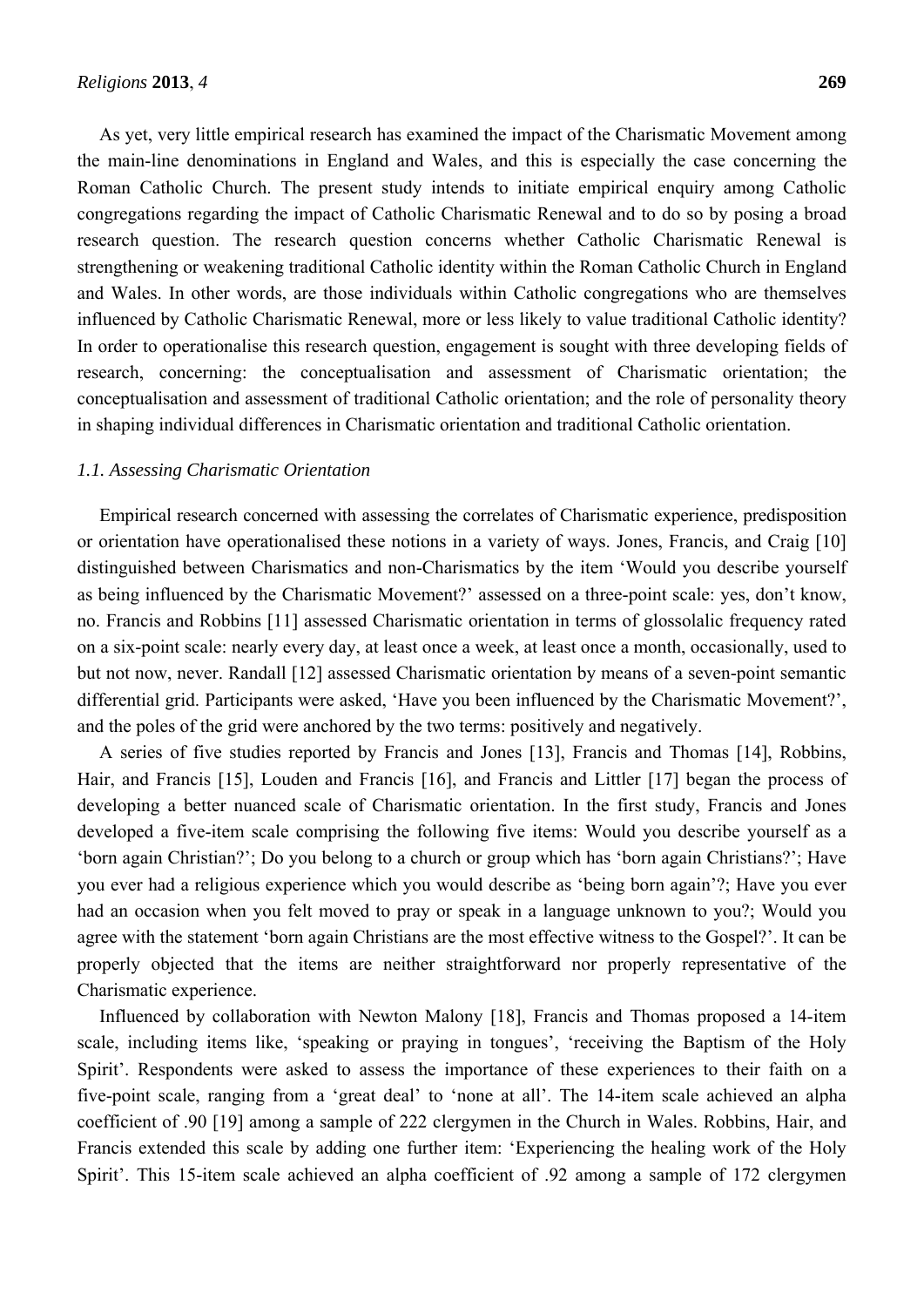serving in the Church of England. Then this 15-item scale was employed by Louden and Francis in a study among 1,468 Roman Catholic priests, where it achieved an alpha coefficient of .91.

Subsequently, Francis and Littler revisited the 15-item scale employed by Robbins, Hair, and Francis, and by Louden and Francis in light of three concerns. They argued that some of the items lacked clarity. They argued that 15 items presented a restricted range of Charismatic phenomena. They argued that there were benefits in developing the 21-item index of Charismatic orientation to mirror the 21-item index of mystical orientation proposed by Francis and Louden [20]. Francis and Littler, drawing on data provided by a sample of 232 clergymen serving in the Church in Wales, reported an alpha coefficient of .96 for this new 21-item measure which they named The Francis-Littler Charismatic Orientation Scale (COS).

#### *1.2. Assessing Traditional Catholic Orientation*

A different strand of research, running parallel with the studies concerned with assessing mystical orientation and Charismatic orientation, set out to operationalise the notion of Anglo-Catholic orientation. The notion of Anglo-Catholic orientation is set within the context of the historical roots and development of the Church of England and the Anglican Communion. The Anglican Church claims the distinction of being both Reformed and Catholic, occupying a highly distinctive position among the various churches emerging from the Reformation. During the nineteenth century both the Reformed roots and the Catholic roots of the Church of England were, as it were, rediscovered and re-emphasized through the emergence of the Tractarian or Anglo-Catholic Movement [21] and through the emergence of the Evangelical Movement, reflecting the Reformed tradition [22]. Both movements tried to capture the soul of the Church of England by investing in seminaries in order to train clergy in their distinctive traditions and by collecting advowsons in order to influence the appointment of clergy to parishes through the patronage system.

To capture the distinctive emphases of the Anglo-Catholic wing of the Anglican Church, Francis and Thomas [23] developed a nine-item scale of Anglo-Catholic orientation that generated satisfactory internal consistency alpha reliability coefficient of .91. Building on this work in a subsequent study, Francis and Littler [24] developed the 21-item Francis-Littler Anglo-Catholic Orientation Scale. This instrument contained the following items: genuflecting before the Blessed Sacrament; using incense in worship; making pilgrimages to holy shrines; devotion to the Blessed Virgin Mary; use of vestments by the priest; calling the priest 'Father'; making the Stations of the Cross; seeing statues in church; receiving absolution from a priest; venerating the Saints; praying for the dead; signing myself with the sign of the cross; saying the Rosary; receiving the imposition of ashes; fasting before receiving the Blessed Sacrament; attending Mass; using holy water; witnessing ceremonial ritual in worship; saying the Angelus; receiving the Blessed Sacrament without touching it; and lighting votive candles. As yet no comparable measure has been developed for use in the Roman Catholic Church.

#### *1.3. Assessing Personality*

The connection between religious experience and personality has been of significant interest within the psychology of religion over a number of years. The precise ways in which the research questions can be posed vary from one scientific model of personality to another. Within this field, various studies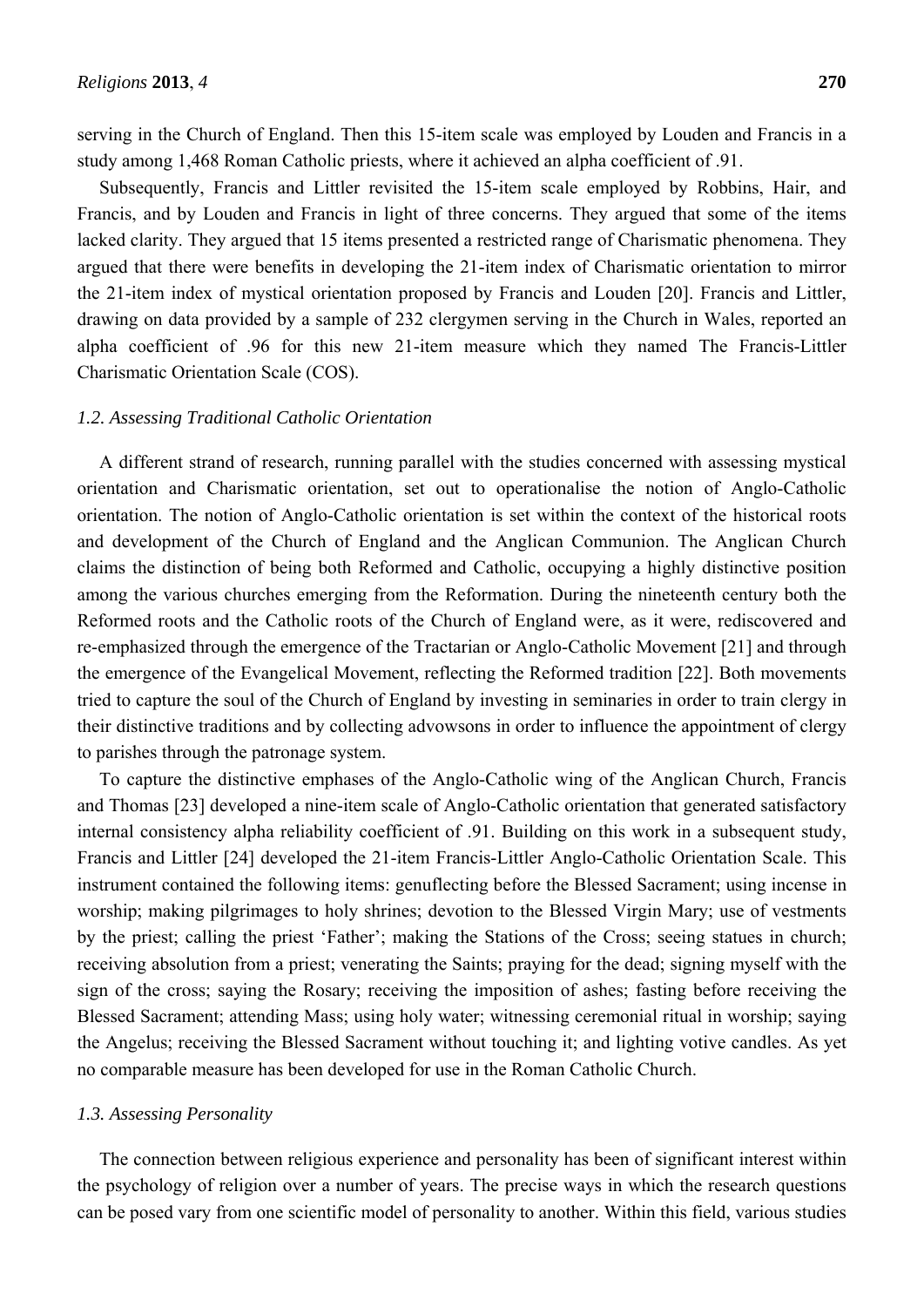have drawn on the 16 factor model of personality proposed by Cattell [25], the three dimensional model proposed by Eysenck [26], the five factor model proposed by Costa and McCrae [27] and the four component model proposed by The Myers-Briggs Type Indicator [28]. In their study of the personality characteristics of Pentecostal ministry candidates, Francis and Kay [29] argued that the Eysenckian dimensional model of personality was particularly pertinent in light of the way in which, although concerned with calibrating individual differences within normal personality, the Eysenckian model affirms the continuity between normal personality and psychopathology, as reflected in the nomenclature of two of the dimensions of normal personality in terms of neuroticism and psychoticism. This model is, therefore, capable of testing the extent to which religious experience may be correlated with precursors of psychological pathology. Francis and Kay proceeded to review earlier theories concerning the connection between Charismatic phenomena and psychopathology and to contextualise this literature within the Eysenckian framework.

The Eysenckian dimensional model of personality argues that individual differences can be most adequately and economically summarised in terms of three orthogonal higher order factors: extraversion, neuroticism, and psychoticism. The Eysenckian personality measures also routinely include a lie scale.

The first dimension of the Eysenckian model is defined by the extraversion scale. This continuum moves from introversion, through ambiversion, to extraversion. In the test manual, Eysenck and Eysenck characterise high scorers on the extraversion scale as sociable individuals who like parties, have many friends, need to have people to talk to and prefer meeting people to reading or studying alone. Typical extraverts crave excitement, take chances, act on the spur of the moment, are carefree, easygoing and optimistic. Low scorers on the extraversion scale are characterised by the opposite set of traits.

The second dimension of the Eysenckian model is defined by the neuroticism scale. This continuum moves from emotional stability, through emotional lability, to neurotic disorder. In the test manual, Eysenck and Eysenck characterise high scorers on the neuroticism scale as anxious, worrying individuals who are moody and frequently depressed, likely to sleep badly and to suffer from psychosomatic disorders. Low scorers on the neuroticism scale are characterised by an absence of these traits.

The third dimension of the Eysenckian model is defined by the psychoticism scale. This continuum moves from tendermindedness, through toughmindedness, to psychotic disorder. In their foundation text on psychoticism, Eysenck and Eysenck [30] characterise high scorers on the psychoticism scale as not caring for people, lacking in feeling and empathy and altogether insensitive. Low scorers on the psychoticism scale are characterised as empathetic, unselfish, altruistic, warm, peaceful and generally pleasant, although possibly socially indecisive individuals.

While the lie scales were originally included within the Eysenckian measures to detect the tendency to 'fake good', subsequent studies have interpreted lie scale scores as measuring social acquiescence or conformity [31], lack of self-insight [32], immaturity [33], and paradoxically greater honesty and truthfulness [34].

## *1.4. Personality and Religious Orientation*

Six previous studies have explored the connection between Charismatic orientation and the Eysenckian dimensional model of personality: Francis and Thomas [35] among 222 Anglican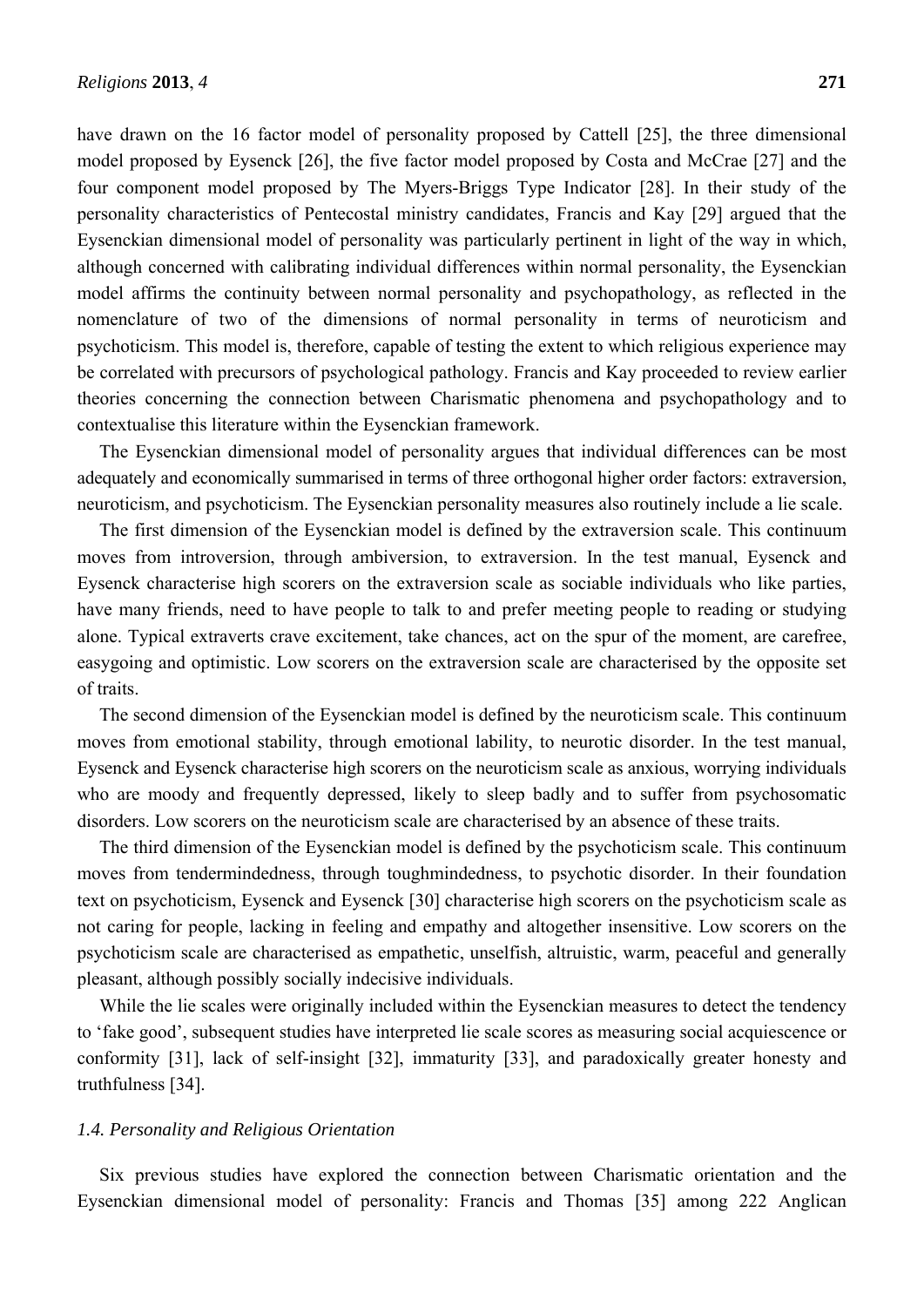clergymen serving in the Church in Wales; Francis and Jones [36] among 368 committed Christian adults attending courses concerned with personality and spirituality; Robbins, Hair, and Francis [37] among 172 Anglican clergymen serving in the Church of England; Louden and Francis [38] among 1,468 Roman Catholic priests serving in England and Wales; Francis and Robbins [39] among 991 male clergy, from a range of denominations, affiliated with the Evangelical Alliance in the United Kingdom; and Francis and Littler [40] among 232 clergymen serving in the Church in Wales.

Drawing together the insights of previous research on Charismatic phenomena, especially related to glossolalia, Francis and Kay [41] argued that, within the context of the Eysenckian dimensional model of personality, glossolalia may be associated with a distinctive personality profile. First, they suggested that there was a considerable body of research and theory to promote the hypothesis that glossolalics should score higher on the neuroticism scale, including early theories advanced by Mackie [42] and Cutten [43], and subsequent work by Vivier [44], Lapsley and Simpson [45], Pattison [46] and Kildahl [47]. On the other hand, a contradictory strand of research suggested that glossolalia may function as a tension-reducing device which may promote psychological health [48]. Second, they suggested that there was evidence to promote the hypothesis that glossolalics should score lower on the psychoticism scale, on the grounds that individuals who score low on psychoticism condition more readily [49] and that glossolalia is learned behaviour [50]. Third, they suggested that there was evidence to promote the hypothesis that glossolalics should score higher on the lie scale, on the grounds that the lie scale actually measures lack of self-insight and immaturity [51] and that glossolalia represents regressive behaviour [52]. They did not, however, propose a theoretical basis for linking glossolalia with extraversion. Taken together these hypotheses suggested that glossolalics may be characterised by elevated neuroticism scores, higher lie scale scores and lower psychoticism scores.

Although Francis and Kay's review of the literature found no grounds on which to link Charismatic phenomena and extraversion, one secure conclusion to emerge from all six studies was that of a significant positive correlation between Charismatic orientation and extraversion scores. In other words, extraverts were more likely than introverts to be associated with the Charismatic Movement.

A second consistent conclusion to emerge from all six studies was that of no significant correlation (either positive or negative) between Charismatic orientation and psychoticism scores. In other words, there was no support for Francis and Kay's hypothesis that Charismatic phenomena (and glossolalia in particular) will be associated with lower psychoticism scores.

A third consistent conclusion to emerge from all six studies was that of no significant positive correlation between Charismatic orientation and lie scale scores. In other words, there was no support for Francis and Kay's hypothesis that Charismatic phenomena (and glossolalia in particular) will be associated with higher lie scale scores.

The relationship between Charismatic orientation and neuroticism scores was not consistent within the six studies: the three studies by Robbins, Hair, and Francis, by Louden and Francis and by Francis and Littler reported no significant correlation (either positive or negative) between the two variables; the three studies by Francis and Thomas, Francis and Jones, and Francis and Robbins reported significant negative correlations between Charismatic orientation and neuroticism scores. In other words, there was no support for Francis and Kay's hypothesis that Charismatic phenomena will be associated with higher neuroticism scores. Rather there is some evidence to suggest that Charismatic orientation is associated with emotional stability, not with emotional instability.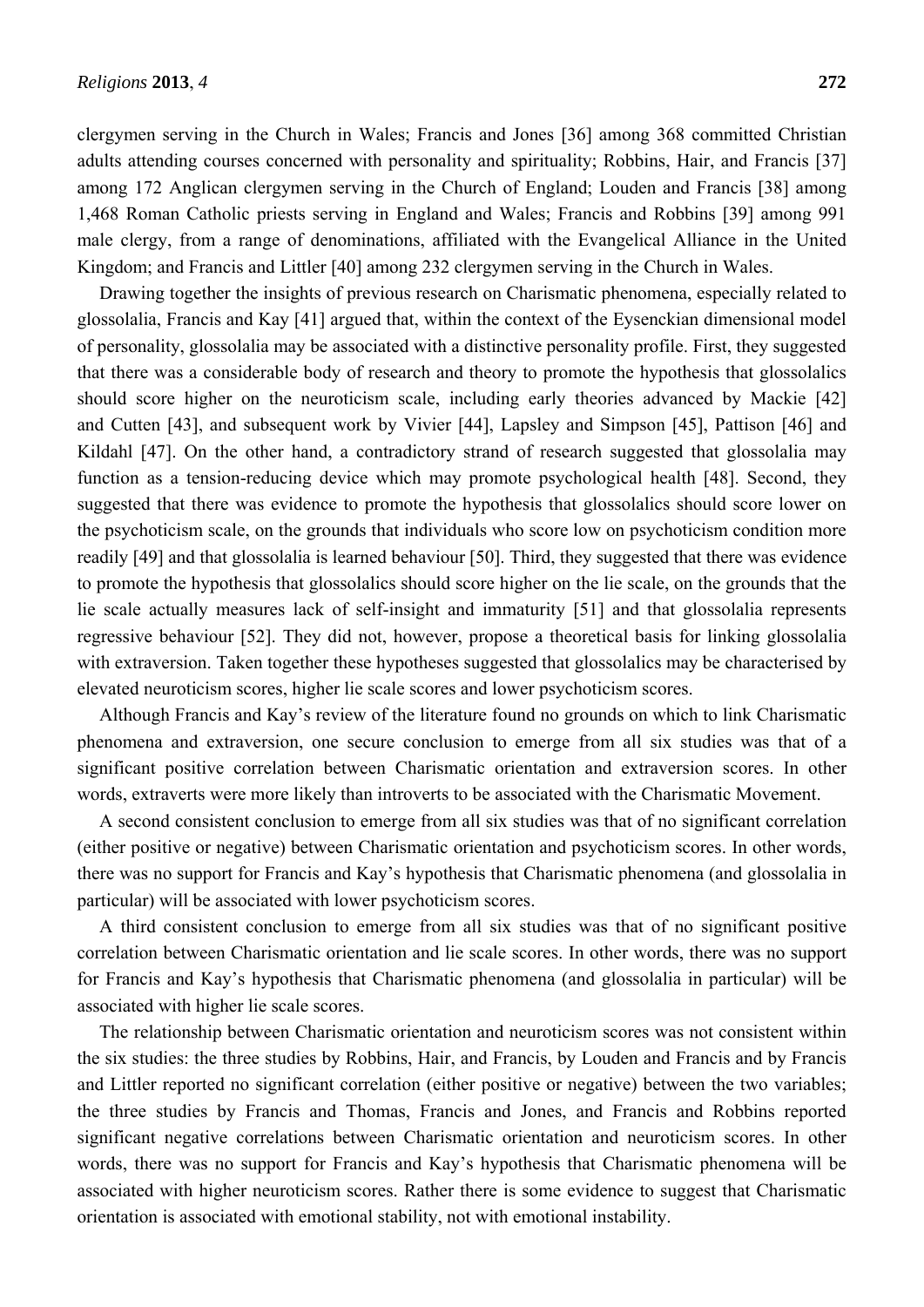Two previous studies have explored the connection between Anglo-Catholic orientation and the Eysenckian dimensional model of personality: Francis and Thomas among 222 clergymen serving in the Church in Wales; and Francis and Littler among 232 clergymen serving in the Church in Wales. Both studies found no significant correlations between Anglo-Catholic orientation and the extraversion scale, the psychoticism scale and the lie scale. One of the two studies found a significant positive correlation between Anglo-Catholic orientation and the neuroticism scale, but the other study did not. What is clear from comparing the two sets of studies (one set concerning charismatic orientation and the other set concerning Anglo-Catholic orientation) is that charismatic orientation and Anglo-Catholic orientation occupy different positions within Eysenckian psychological space.

#### **2. Research Questions**

Against this background, the present study was designed to address five main research questions. First, building on the work of Francis and Littler who tested their 21-item scale of Charismatic orientation among Anglican clergy, the present study aims to develop and to test a 21-item scale of Charismatic orientation among Catholic churchgoers. Second, building on the work of Francis and Littler who tested their 21-item scale of Anglo-Catholic orientation among Anglican clergy, the present study aims to develop and to test a 21-item scale of traditional Catholic orientation among Catholic churchgoers. Third, the present study aims to employ these two instruments to profile the levels of traditional Catholic orientation and Charismatic orientation among Catholic churchgoers and to test whether these two orientations are complementary or contradictory: within the Catholic community does Charismatic orientation contribute positively to enhancing traditional Catholic identity or detract from traditional Catholic identity? Fourth, by including measures of personal prayer and mass attendance, the present study aims to examine the association between Charismatic orientation and traditional Catholic orientation on the one hand, and personal religious practices on the other hand. Fifth, by including the Eysenckian personality measure, the present study aims to extend the earlier research, most recently reported by Francis and Littler, on locating Charismatic orientation within Eysenck's three dimensional model of personality, and to set alongside this data on the location of traditional Catholic orientation within this model.

#### **3. Method**

## *3.1. Procedure*

Participants attending the main Sunday celebrations of mass in three Catholic churches were invited to complete a questionnaire printed on two sides of A4 paper. The presiding priest (the second author serving locum duty in these churches) introduced the project and received a high level of interest in the research. Successfully completed questionnaires were returned by 670 participants. The three churches were not noted for particular influence from or involvement with Catholic Charismatic Renewal.

## *3.2. Measures*

*Traditional Charismatic orientation* was assessed by the specially developed 21-item Francis-Louden Traditional Charismatic Orientation Scale (TCharOS). Respondents were asked to assess 'how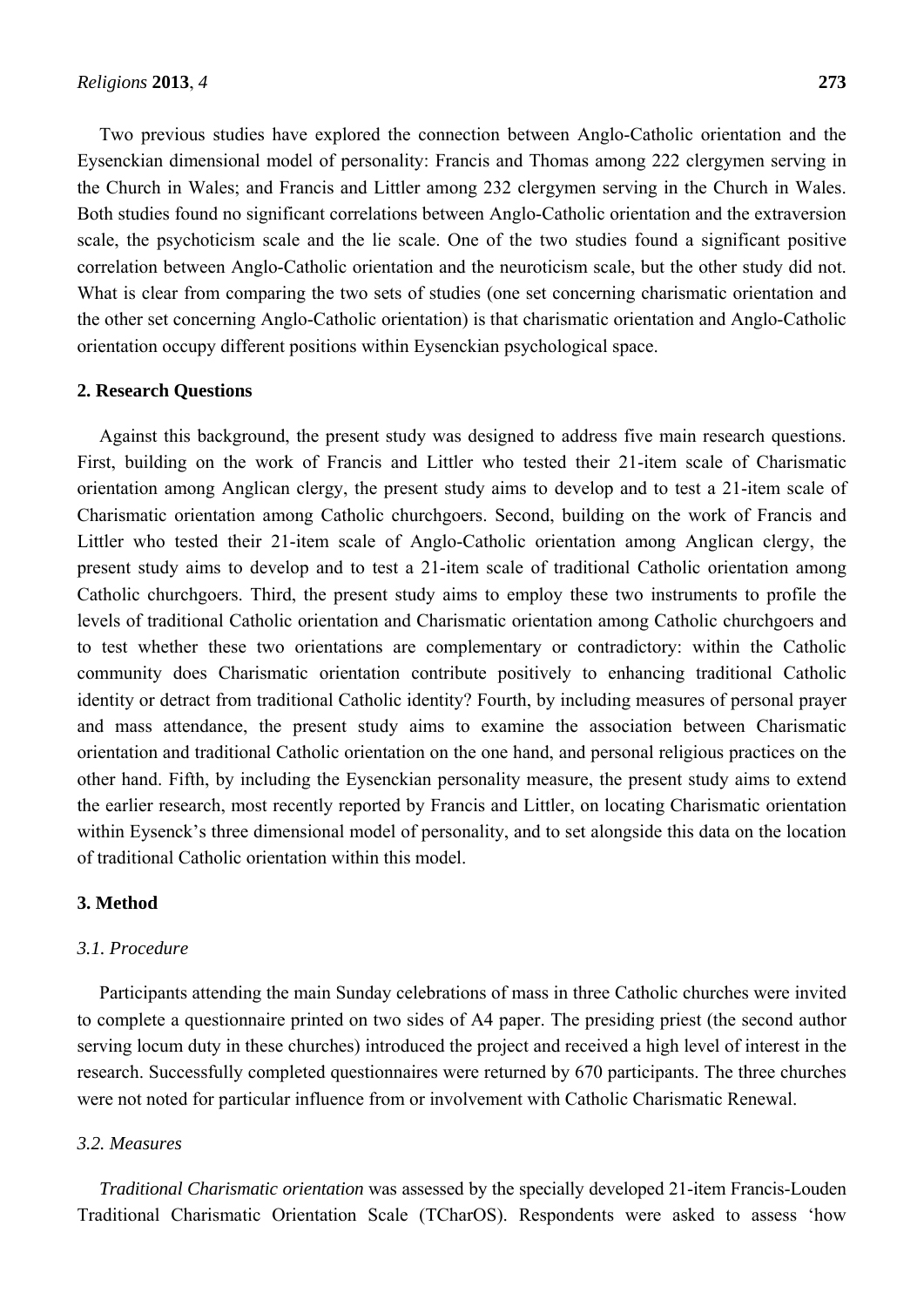important each experience is to your own faith', using a five-point scale anchored by:  $1 =$  low importance, 3 = medium importance, 5 = high importance. *Catholic orientation* was assessed by the specially developed Francis-Louden Catholic Orientation Scale (CathOS). Respondents were asked to assess 'how important each experience is to your own faith', using a five-point scale anchored by:  $1 =$ low importance,  $3 =$  medium importance,  $5 =$  high importance.

*Personality* was assessed by the abbreviated form of the Revised Eysenck Personality Questionnaire (EPQR-A). This instrument proposed four six-item measures (extraversion, neuroticism, psychoticism, and lie scale), using a two-point scale:  $0 = no$ ,  $1 = yes$  [53].

*Mass attendance* was assessed on a six-point scale: daily, weekly, monthly, six times a year, once a year, and never.

*Personal prayer* was assessed as a four-point scale: daily, at least weekly, sometimes, and never.

#### *3.3. Sample*

The sample of 670 participants comprised: 193 men, 466 women and 11 individuals of undisclosed sex; 55 individuals under the age of twenty, 14 in their twenties, 63 in their thirties, 79 in their forties, 123 in their fifties, 197 in their sixties, 132 aged seventy or over, and 7 of undisclosed age. The majority of participants (658) described themselves as Catholics, with a few representative from other Christian denominations, and just 2 describing themselves as unaffiliated to any Christian denomination.

#### **4. Results**

Step one of the data analysis examined the public religiosity (in terms of mass attendance) and the personal religiosity (in terms of personal prayer) of the participants. Overall there was a high level of religious practices. In terms of public religiosity, 9% attended mass daily and a further 86% attended mass weekly; just 5% attended mass less often than weekly, with 4% attending monthly and 1% less than monthly. In terms of personal religiosity, 64% engaged in personal prayer daily and a further 19% engaged in personal prayer at least weekly, with 12% checking the 'sometimes' category and 1% checking the 'never' category.

Step two of the data analysis explored the theme of Charismatic orientation. Table 1 presents the 21 items of the Francis-Louden Charismatic Orientation Scale (CharOS) in the order in which they were presented in the survey, together with the item rest-of-test correlations and the proportions of the participants who rated the importance of the experience for their own faith at the level of four or five on the five-point scale. The scale achieved the satisfactory alpha coefficient of .89.

The percentage endorsement of the items reveals the way in which the issues included in the measure successfully differentiate different levels of charismatic orientation, from those issues that attract wide-spread endorsement (and suggest a broad-based predisposition or openness to charismatic experience) to those issues that attract low endorsement. In terms of a broad-based predisposition or openness to charismatic experience, five of the items were endorsed by at least two-thirds of the participants: 89% rated receiving baptism of the Holy Spirit; 79% rated praying for others to be saved; 78% rated feeling God's Spirit within me; 70% rated experiencing the work of the Holy Spirit; and 66% rated hearing God speak to me. A further three of the items were endorsed by at least half of the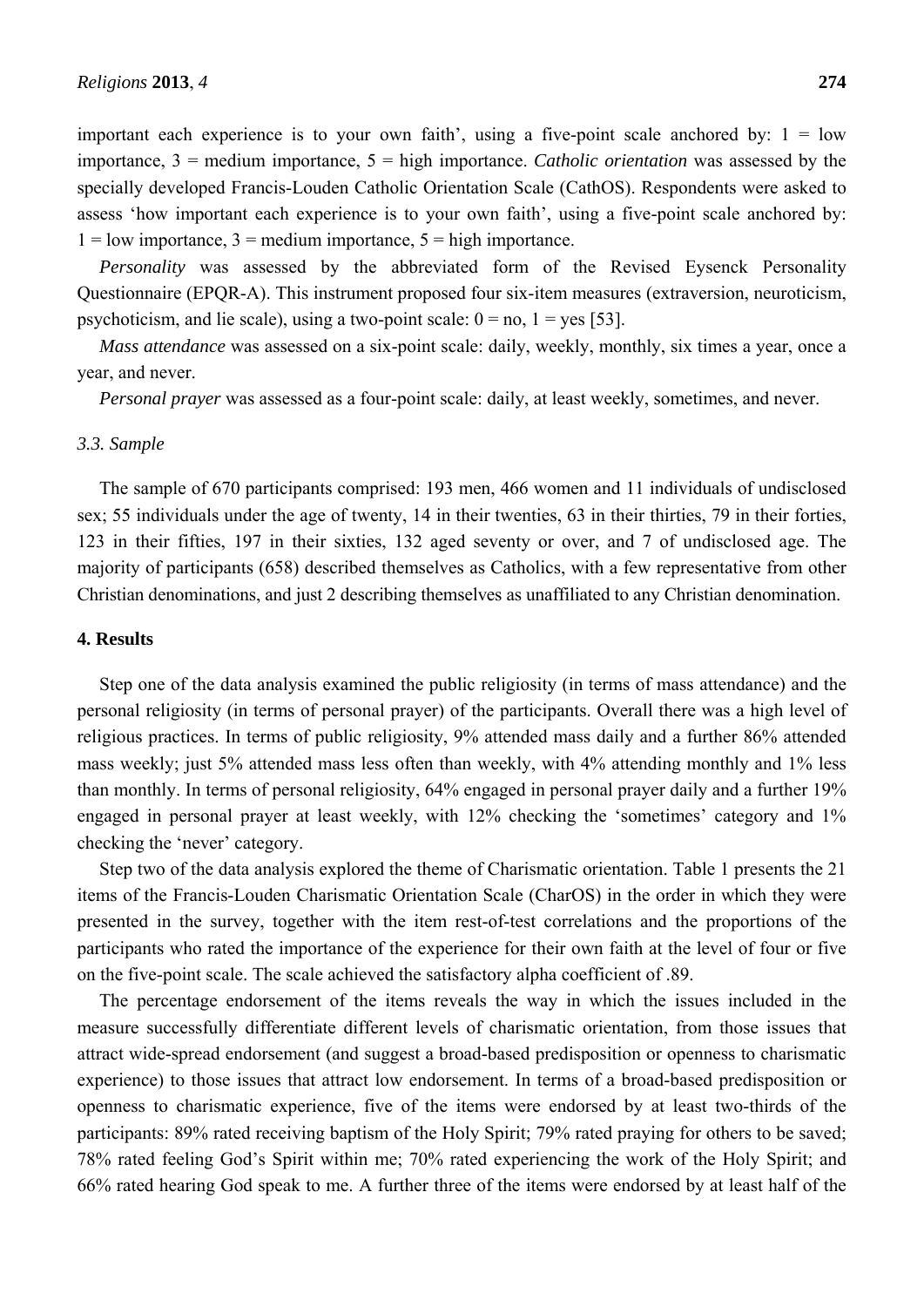participants: 62% rated feeling led by God to perform a specific action, 55% rated praying in the Spirit; and 50% rated sharing in open and informal worship.

|                                                  | r   | $\frac{0}{0}$ <sup>1</sup> |
|--------------------------------------------------|-----|----------------------------|
| having a conversion experience                   | .41 | 29                         |
| speaking or praying in tongues                   | .45 | 29                         |
| experiencing the healing work of the Holy Spirit | .47 | 70                         |
| attending charismatic prayer-group meetings      | .52 | 19                         |
| receiving the baptism of the Holy Spirit         | .27 | 89                         |
| receiving 'a picture' from the Lord              | .55 | 43                         |
| hearing God speak to me                          | .52 | 66                         |
| feeling God's Spirit within me                   | .43 | 78                         |
| being born again                                 | .58 | 30                         |
| prophesying                                      | .55 | 17                         |
| interpreting tongues                             | .59 | 16                         |
| laying hands on someone for healing              | .58 | 38                         |
| sharing in open and informal worship             | .39 | 50                         |
| praying for others to be saved                   | .41 | 79                         |
| receiving 'a word of knowledge'                  | .59 | 41                         |
| being 'slain in the Spirit'                      | .57 | 18                         |
| singing in the Spirit                            | .53 | 43                         |
| seeing healings happen                           | .57 | 33                         |
| praying in the Spirit                            | .55 | 55                         |
| singing in tongues                               | .56 | 19                         |
| feeling led by God to perform a specific action  | .49 | 62                         |

**Table 1.** Charismatic Orientation Scale: item rest of scale correlations and item endorsement.

Note:  $\frac{1}{2}$ % is population who rated the importance of the experience for their own faith at the level of four or five on the five-point scale.

Five of the items were endorsed by between one third and one half of the participants: 43% rated receiving 'a picture' from the Lord; 43% rated singing in the Spirit; 41% rated receiving 'a word of knowledge'; 38% rated laying hands on someone for healing; and 33% rated seeing healings happen. The next set of three items were endorsed by just under one third of the participants: 30% rated being born again; 29% rated having a conversion experience; and 29% rated speaking or praying in tongues. The final set of five items were endorsed by just under one fifth of the participants: 19% rated attending charismatic prayer-group meetings; 19% rated singing in tongues; 18% rated being 'slain in the Spirit'; 17% rated prophesying; and 16% rated interpreting tongues.

Step three of the data analysis explored the theme of traditional Catholic orientation. Table 2 presents the 21 items of the Francis-Louden Traditional Catholic Orientation Scale (TCathOS) in the order in which they were presented in the survey, together with the item rest-of-test correlations and the proportions of the participants who rated the importance of the experience for their own faith at the level of four or five on the five-point scale. The scale achieved the satisfactory alpha coefficient of .89.

The percentage endorsement of the items reveals the way in which the issues included in the measure successfully differentiate different levels of traditional Catholic orientation, from those issues that attract wide-spread endorsement (and suggest a broad-based predisposition or openness to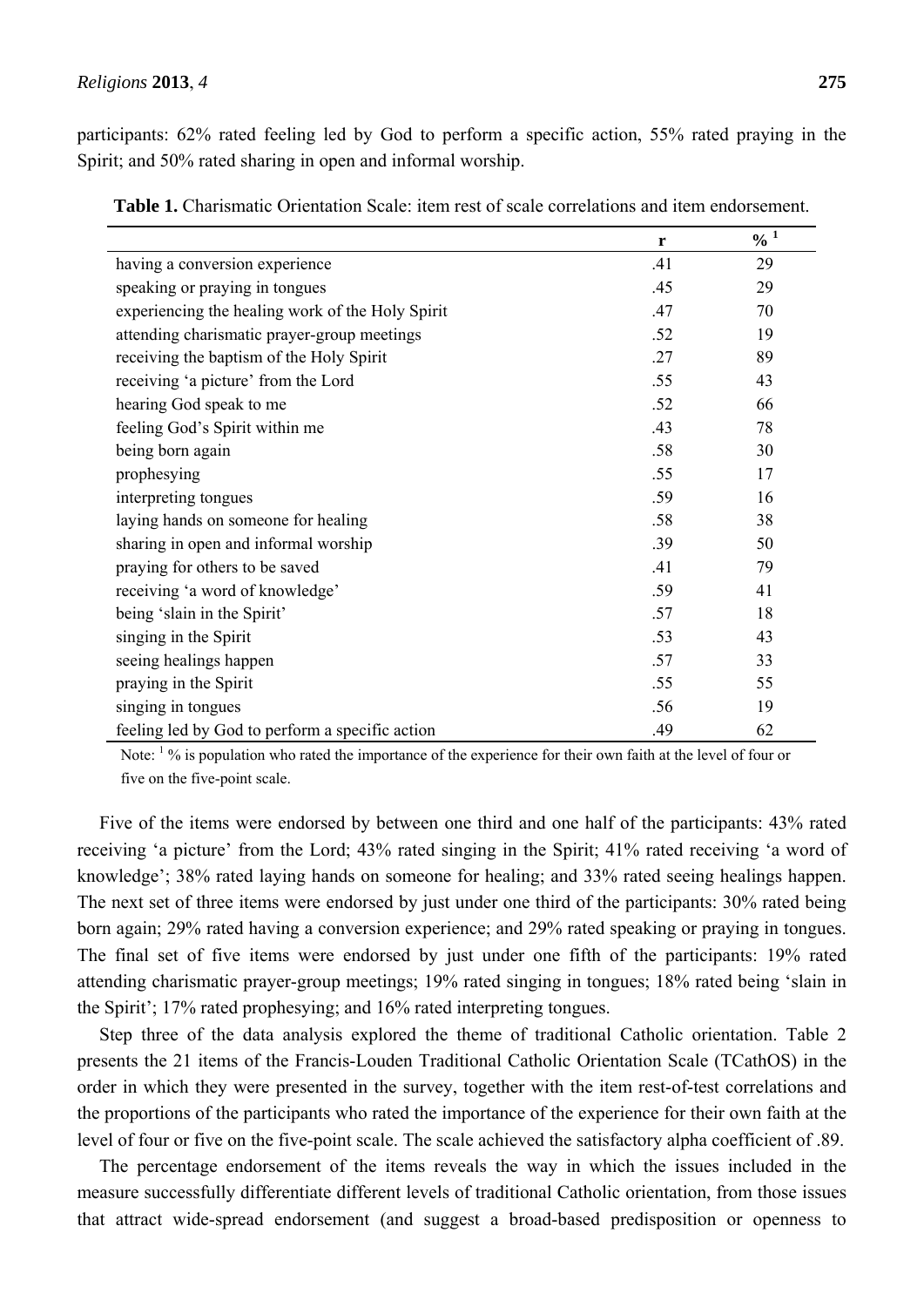traditional Catholic experience) to those issues that attract lower endorsement. In terms of a broad-based predisposition or openness to traditional Catholic experience, eight of the items were endorsed by at least two-thirds of the participants: 91% rated going to the vigil or Sunday mass; 87% rated making the sign of the cross; 86% rated genuflecting before the Blessed Sacrament; 82% rated devotion to the Blessed Virgin Mary; 77% rated praying for souls in purgatory; 76% rated being loyal to the Pope; 73% rated attending a Requiem Mass; and 72% rated visiting the Blessed Sacrament. A further four items were endorsed by at least half of the participants: 65% rated the use of vestments by the priest; 63% rated saying the Rosary; 59% rated making the Stations of the Cross; and 54% rated lighting a votive candle.

|                                           | r   | $\frac{9}{6}$ <sup>1</sup> |
|-------------------------------------------|-----|----------------------------|
| genuflecting before the Blessed Sacrament | .48 | 86                         |
| using incense in worship                  | .44 | 35                         |
| going to the vigil or Sunday Mass         | .22 | 91                         |
| devotion to the Blessed Virgin Mary       | .54 | 82                         |
| use of vestments by the priest            | .49 | 65                         |
| making the Stations of the Cross          | .57 | 59                         |
| attending Devotions and Benediction       | .58 | 47                         |
| going to Confession                       | .43 | 45                         |
| venerating Saints                         | .55 | 42                         |
| praying for the souls in purgatory        | .54 | 77                         |
| making a Novena                           | .66 | 48                         |
| visiting the Blessed Sacrament            | .54 | 72                         |
| saying the Rosary                         | .65 | 63                         |
| making the Sign of the Cross              | .43 | 87                         |
| attending a Requiem Mass                  | .37 | 73                         |
| being loyal to the Pope                   | .52 | 76                         |
| buying a Catholic newspaper               | .43 | 21                         |
| going on pilgrimage to a Catholic shrine  | .53 | 45                         |
| saying the Angelus                        | .60 | 31                         |
| venerating your Guardian Angel            | .53 | 45                         |
| lighting votive candles                   | .47 | 54                         |

**Table 2.** Traditional Catholic Orientation Scale: item rest of scale correlations and item endorsement.

Note:  $\frac{1}{2}$ % is population who rated the importance of the experience for their own faith at the level of four or five on the five-point scale.

Six of the items were endorsed by between two-fifths and one half of the participants: 48% rated making a Novena; 47% rated attending Devotions and Benediction; 45% rated going to confession; 45% rated going on pilgrimage to a Catholic shrine; 45% rated venerating your Guardian Angel; and 42% rated venerating Saints. The final set of three items were endorsed by under two-fifths of the participants: 35% rated using incense in worship; 31% rated saying the Angelus; and 21% rated buying a Catholic newspaper.

Step four of the data analysis explored the correlations between the index of Charismatic orientation, the index of traditional Catholic orientation, the four Eysenckian measures (extraversion, neuroticism, psychoticism, and lie scale), two measures of religious practice (mass attendance and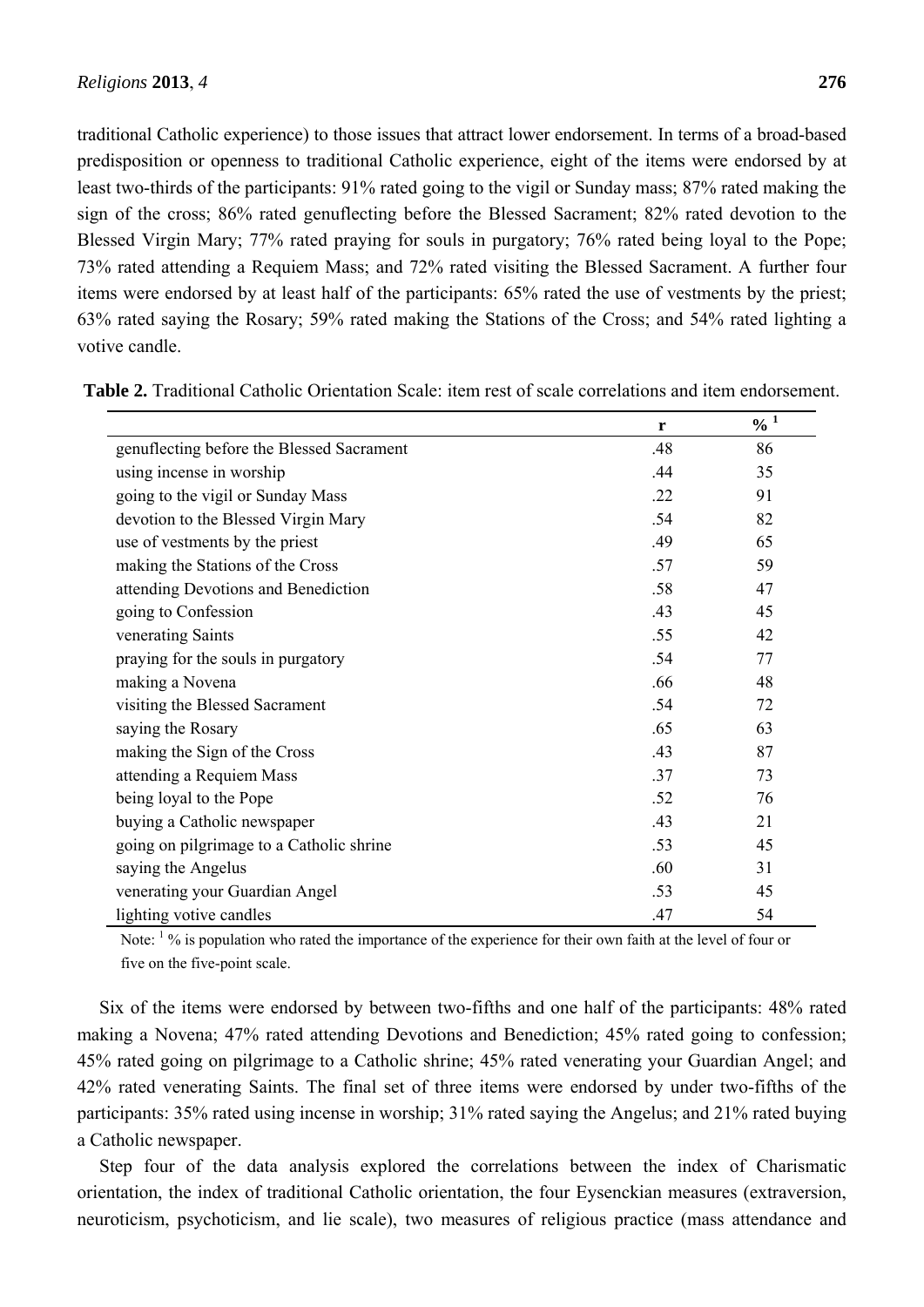personal prayer), and two personal factors (sex and age). Table 3, employing the Pearson correlation coefficient, demonstrates the importance of both sex and age. Women recorded higher scores on the index of traditional Catholic orientation, on the measure of personal prayer, on the neuroticism scale, and on the lie scale. Older participants recorded higher scores on the index of traditional Catholic orientation, mass attendance, personal prayer, neuroticism, and the lie scale; older participants recorded lower scores on extraversion and psychoticism.

|                 | <b>Sex</b>        | Age             | Ext      | <b>Neu</b> | <b>Psy</b>           | Lie      | Pra      | <b>Mas</b> | Cat      |
|-----------------|-------------------|-----------------|----------|------------|----------------------|----------|----------|------------|----------|
| Charismatic     | .00               | .02             | $.10***$ | $.13***$   | $-.02$               | $-.00$   | $.17***$ | $.12***$   | $.60***$ |
| Catholic (Cat)  | $.10***$          | $.34***$        | $-.04$   | $.17***$   | $-.10$ <sup>**</sup> | $.16***$ | $.35***$ | $.28***$   |          |
| Mass (Mas)      | $-.01$            | $.19***$        | .01      | .03        | $-.05$               | .03      | .23 ***  |            |          |
| Prayer (Pra)    | $\ast\ast$<br>.12 | $.30***$        | .04      | .05        | $-.09$ <sup>*</sup>  | .07      |          |            |          |
| Lie Scale (Lie) | $.20***$          | $.28***$        | $.10*$   | $-.02$     | $-.06$               |          |          |            |          |
| Psychoticism    | .00               | $***$<br>$-.18$ | $.17***$ | $-.06$     |                      |          |          |            |          |
| (Psy)           |                   |                 |          |            |                      |          |          |            |          |
| Neuroticism     | $.18***$          | $.11***$        | $-.02$   |            |                      |          |          |            |          |
| (Neu)           |                   |                 |          |            |                      |          |          |            |          |
| Extraversion    | .00.              | ***<br>$-.24$   |          |            |                      |          |          |            |          |
| (Ext)           |                   |                 |          |            |                      |          |          |            |          |
| Age             | $-.01$            |                 |          |            |                      |          |          |            |          |

|  | Table 3. Correlation matrix. |  |
|--|------------------------------|--|
|--|------------------------------|--|

\* p < .05; \*\* p < .01; \*\*\* p < .001.

In view of the multiple correlations with age and sex, Table 4 recalculates the correlations between Charismatic orientation, traditional Catholic orientation, mass attendance, personal prayer, and personality by means of partial correlations controlling for sex and for age. Four main findings emerge from these data. First, there is a high positive correlation between Charismatic orientation and traditional Catholic orientation. Second, higher scores on the index of Charismatic orientation are associated with higher extraversion scores, with higher neuroticism scores, and with higher levels of mass attendance and personal prayer. Third, higher scores on the index of traditional Catholic orientation are associated with higher neuroticism scores, and with higher levels of mass attendance and personal prayer. Fourth, after controlling for age and sex, no significant correlations emerged between either personal prayer or mass attendance and any of the four Eysenckian measures.

|                    | Ext        | <b>Neu</b> | <b>Psy</b> | Lie    | Pra       | <b>Mas</b>          | Cat                  |
|--------------------|------------|------------|------------|--------|-----------|---------------------|----------------------|
| Charismatic        | $.12$ **   | $.12$ **   | $-.04$     | $-.02$ | $.18***$  | $.10$ <sup>*</sup>  | $.62$ <sup>***</sup> |
| Catholic (Cat)     | .05        | $.12$ **   | $-.05$     | .06    | $.27***$  | $.20$ <sup>**</sup> |                      |
| Mass (Mas)         | .05        | .01        | $-.01$     | $-.03$ | $.22$ *** |                     |                      |
| Prayer (Pra)       | .03        | $-.00$     | $-.05$     | $-.05$ |           |                     |                      |
| Lie Scale (Lie)    | $-.05$     | $-.08$     | $-.02$     |        |           |                     |                      |
| Psychoticism (Psy) | $.15***$   | $-.04$     |            |        |           |                     |                      |
| Neuroticism (Neu)  | $-.17$ *** |            |            |        |           |                     |                      |

**Table 4.** Partial correlation matrix, controlling for sex and age.

\* p < .05; \*\* p < .01; \*\*\* p < .001.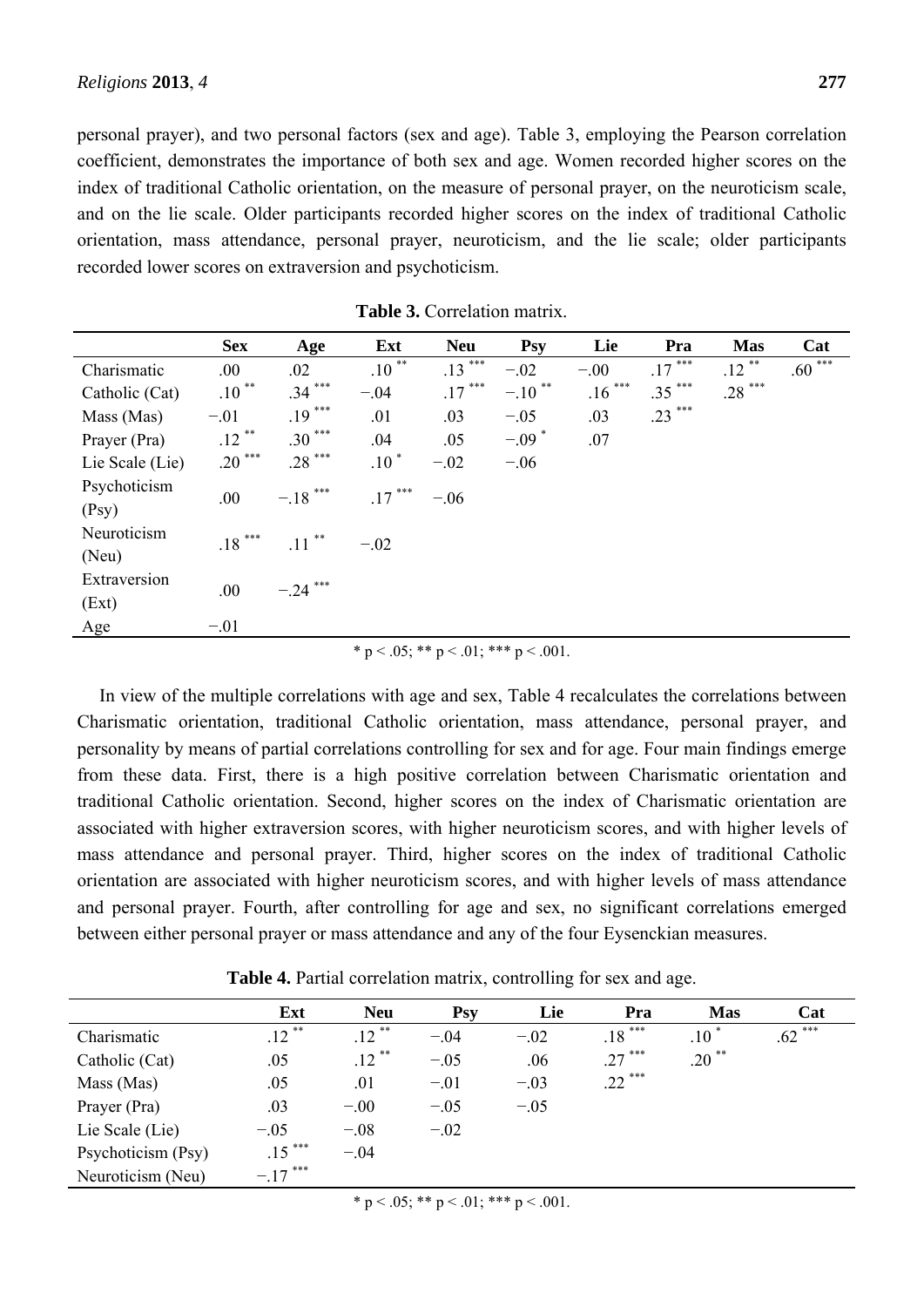#### **5. Conclusions**

This study was designed to address five main research questions. Each of these questions has now been addressed by means of analysing data provided by a sample of 670 Catholic churchgoers who agreed to complete a brief questionnaire printed on two sides of A4 paper. The questionnaire was administered by the presiding priest within the context of mass.

First, building on the work of Francis and Littler conducted among Anglican clergy, the present study set out to develop and to test a 21-item index of charismatic orientation appropriate for use among Catholic churchgoers. The resulting 21-item Francis-Louden Traditional Charismatic Orientation Scale (TCharOS) displayed good qualities of internal consistency reliability, generating an alpha coefficient of .89, well in excess of the threshold of .65 proposed by DeVellis [54]. The instrument also possesses good face validity in terms of the range of charismatic phenomena sampled and in terms of this range discriminating between frequently endorsed and less frequently endorsed charismatic phenomena. On the basis of these data the instrument can be commended for further use.

Second, building on the work of Francis and Littler, who developed and tested their index of Anglo-Catholic orientation among Anglican clergy, the present study set out to develop and to test a 21-item index of Catholic orientation appropriate for use among Catholic churchgoers. The resulting Francis-Louden Traditional Catholic Orientation Scale (TCathOS) displayed good qualities of internal consistency, generating an alpha coefficient of .89. The instrument also possesses good face validity in terms of the range of traditional Catholic phenomena sampled and in terms of this range discriminating between frequently endorsed and less frequently endorsed traditional Catholic phenomena. On the basis of these data the instrument can be commended for further use.

Third, employing these two new measures of charismatic orientation and traditional Catholic orientation, the present study set out to profile the levels of traditional Catholic orientation and Charismatic orientation among Catholic churchgoers and to test whether these two orientations are complementary or contradictory. The data provided answers to these three questions. In terms of Charismatic orientation, there was a high level of endorsement for many of the key theological ideas promoted by the Charismatic Movement (89% rated highly receiving baptism in the Holy Spirit), but a lower level of endorsement for other distinctive phenomena of Charismatic experience (29% rated highly speaking or praying in tongues). In terms of traditional Catholic orientation, there was a high level of endorsement for many of the key practices associated with the Catholic tradition (86% rated highly genuflecting before the Blessed Sacrament), but a lower level of endorsement for many of the traditional Catholic practices (31% rated highly saying the Angelus). In terms of the connection between Charismatic orientation and traditional Catholic orientation, the data found a large and significant positive correlation. This finding demonstrates that, within the Catholic community, Charismatic orientation may contribute positively to enhancing traditional Catholic identity rather detracting from traditional Catholic identity.

Fourth, by including measures of personal prayer and mass attendance, the present study set out to examine the association between Charismatic orientation and traditional Catholic orientation on the one hand and personal religious practices on the other hand. The data demonstrated that both higher levels of Charismatic orientation and higher levels of traditional Catholic orientation were associated with higher frequency of prayer and higher frequency of mass attendance. In other words, both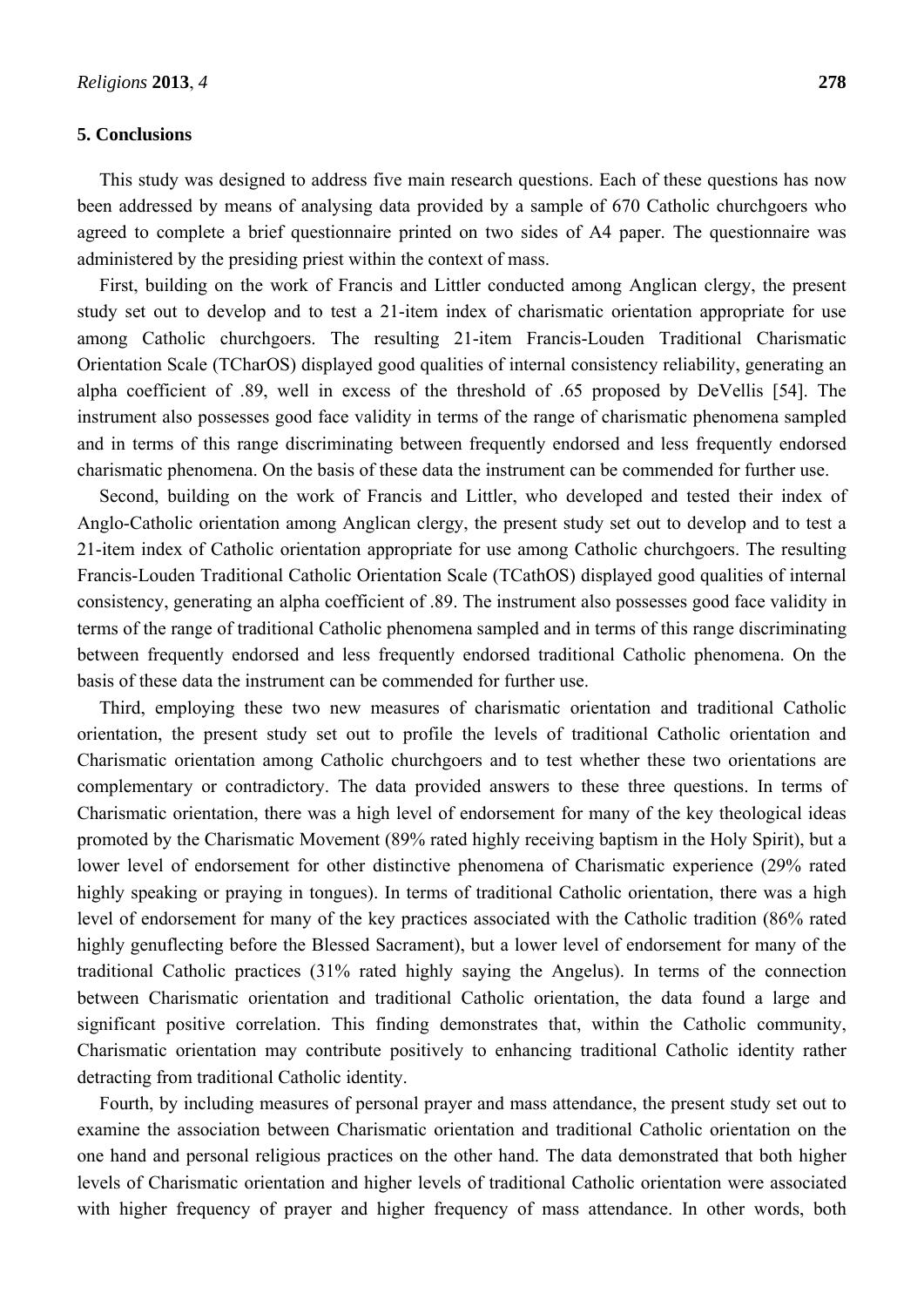Charismatic orientation and traditional Catholic orientation were supported by and supportive of personal and public Catholic practices. In this sense, the Charismatic Movement is associated with supporting the life of Catholic individuals.

Fifth, by including measures of the Eysenckian dimensional model of personality, the present study set out to extend the earlier research, most recently reported by Francis and Littler, on locating Charismatic orientation within Eysenck's three dimensional model of personality, and to locate traditional Catholic orientation within the same model. These data provide further confirmation of earlier research that there is a positive correlation between extraversion and Charismatic orientation. It is the extraverted members of the Catholic congregation who are most open to Charismatic experience and expression. More problematically, however, these data also demonstrate a positive correlation between Charismatic orientation and neuroticism. This finding is in contrast with the six previous studies reported by Francis and Thomas, Francis and Jones, Robbins, Hair, and Francis, Louden and Francis, Francis and Robbins, and Francis and Littler. Further studies among Catholic congregations are needed to test whether this finding is an aberration or a distinctive characteristic of the Catholic community. These data also add to knowledge by demonstrating that traditional Catholic orientation is significantly correlated with neuroticism, but independent of both psychoticism and extraversion. The link with neuroticism suggests that higher levels of traditional Catholic belief or practice may be associated with low levels of emotional stability.

A major limitation with the present study is that the research was restricted to a small number of congregations and to 670 participants. Moreover, these three congregations were all of a similar kind, in that none of them were noted for involvement with Catholic Charismatic Renewal. The research instruments and the research model have, however, proved to be useful and to offer new empirically-based insights into the impact of Catholic Charismatic Renewal on Catholic congregations in England. This research is worth replication and extension, both within England and more widely within the Catholic Church. Such replication and extension could chart and compare the association between traditional Catholic orientation and Charismatic orientation within Catholic congregations influenced strongly by Catholic Charismatic Renewal and within Catholic congregations not influenced by Catholic Charismatic Renewal.

## **References**

- 1. William K. Kay. *Inside Story: A History of British Assemblies of God.* Mattersey: Mattersey Hall Publishing, 1990, 199.
- 2. William K. Kay. *Apostolic Networks in Britain: New Ways of Being Church.* Milton Keynes: Paternoster, 2007, 400.
- 3. Josephine Bax. *The Good Wine: Spiritual Renewal in the Church of England.* London: Church House Publishing, 1986, 224.
- 4. James Connelly. "The Charismatic Movement: 1967-1970." In *As the Spirit Leads Us*. Edited by Kevin Ranaghan and Dorothy Ranaghan. Paramus, NJ: Paulist Press, 1971, 221–32.
- 5. Edward D. O'Connor. *The Catholic Pentecostal Movement.* Notre Dame, IN: Ave Maria Press, 1971, 304.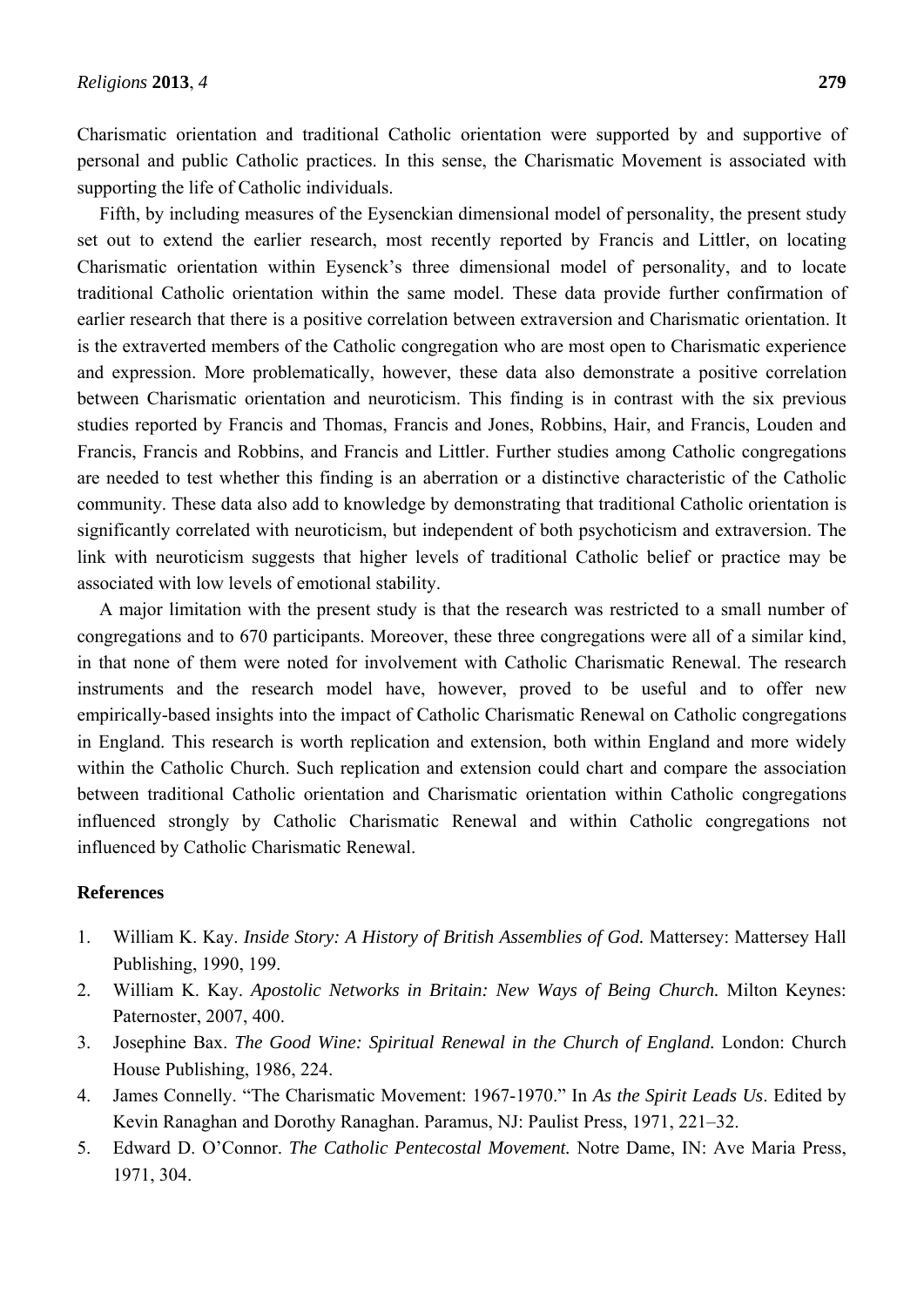- 6. Peter Hocken. "The Impact of the Charismatic Movement on the Roman Catholic Church." *Journal of Beliefs & Values* 25 (2004): 205–16. doi: 10.1080/1361767042000251618.
- 7. Max Heirich. "Change of heart: A Test of Some Widely Held Theories about Religious Conversion." *American Journal of Sociology* 83 (1977): 653–68.
- 8. Peter Halama, and Júlia Halamová. "Process of Religious Conversion in the Catholic Charismatic Movement: A Qualitative Analysis." *Archive for the Psychology of Religion* 27 (2005): 69–91. doi: dx.doi.org/10.1163/008467206774355385.
- 9. Konrad Siekierski. "Catholics in the Holy Spirit: The Charismatic Renewal in Poland." *Religion, State and Society* 40 (2012): 145–61. doi: 10.1080/09637494.2012.670009.
- 10. Susan H. Jones, Leslie J. Francis, and Charlotte L. Craig. "Charismatic Experience and Psychological Type: An Empirical Enquiry." *Journal of European Pentecostal Theological Association* 25 (2005): 39–53. doi: 10.1080/13537900802024543.
- 11. Leslie J. Francis, and Mandy Robbins. "Personality and Glossolalia: A Study among Male Evangelical Clergy." *Pastoral Psychology* 51 (2003): 391–96.
- 12. Kelvin Randall. *Evangelicals Etcetera: Conflict and Conviction in the Church of England's Parties.* Aldershot: Ashgate, 2005, 252.
- 13. Leslie J. Francis, and Susan H. Jones. "Personality and Charismatic Experience among Adult Christians." *Pastoral Psychology* 45 (1997): 421–28.
- 14. Leslie J. Francis, and T. Hugh Thomas. "Are Charismatic Ministers Less Stable? A Study among Male Anglican Clergy." *Review of Religious Research* 39 (1997): 61–69.
- 15. Mandy Robbins, James Hair, and Leslie J. Francis. "Personality and Attraction to the Charismatic Movement: A Study among Anglican Clergy." *Journal of Beliefs & Values* 20 (1999): 239–46. doi: 10.1080/1361767990200209.
- 16. Stephen H. Louden, and Leslie J. Francis. "Are Catholic Priests in England and Wales Attracted to the Charismatic Movement Emotionally Less Stable?" *British Journal of Theological Education* 11 (2001): 65–76.
- 17. Leslie J. Francis, and Keith Littler. "The Francis-Littler Charismatic Orientation Scale (COS): A Study in Personality Theory Among Anglican Clergymen." *PentecoStudies* 10 (2011): 72–86. doi: dx.doi.org/10.1558/ptcs.v10:1.72.
- 18. H. Newton Malony. *The Psychology of Religion for Ministry.* Mahwah, NJ: Paulist Press, 1992, 184.
- 19. Lee J. Cronbach. "Coefficient Alpha and the Internal Structure of Tests." *Psychometrika* 16 (1951): 297–334.
- 20. Leslie J. Francis, and Stephen H. Louden. "Mystical Orientation and Psychological Type: A Study among Student and Adult Churchgoers." *Transpersonal Psychology Review* 4 (2000): 36–42.
- 21. Kenneth Hylson-Smith. *High Churchmanship in the Church of England: From the Sixteenth Century to the Late Twentieth Century.* Edinburgh: T and T Clark, 1993, 440.
- 22. Kenneth Hylson-Smith. *Evangelicals in the Church of England 1734-1984.* Edinburgh: T and T Clark, 1988, 422.
- 23. Leslie J. Francis, and T. Hugh Thomas. "Are Anglo-Catholic Priests More Feminine? A Study Among Male Anglican Clergy." *Pastoral Science* 15 (1996): 15–22.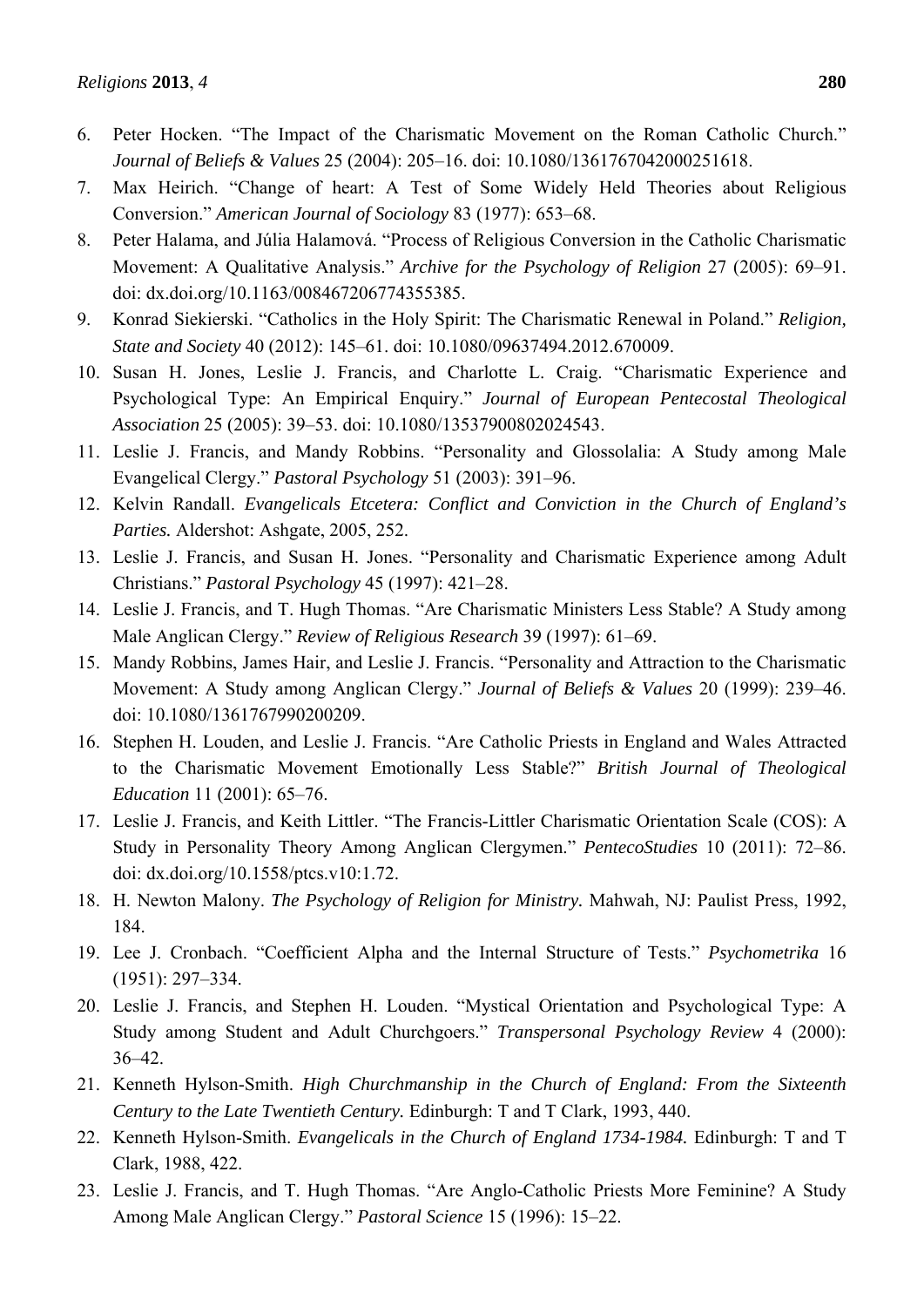- 24. Leslie J. Francis, and Keith Littler. "Churchmanship and Personality Among Clergymen in the Church in Wales: Are Anglo-Catholic Priests More Feminine?" *Journal of Empirical Theology* 25 (2012): 236–45. doi: dx.doi.org/10.1163/15709256-12341248.
- 25. Raymond B. Cattell, Herbert Eber, and Maurice Tatsuoka. *Handbook for the Sixteen Personality Factor Questionnaire (16PF).* Champaign, IL: Institute for Personality and Ability Testing, 1970, 197, 390.
- 26. Hans J. Eysenck, and Sybil B.G. Eysenck. *Manual of the Eysenck Personality Questionnaire (adult and junior).* London: Hodder and Stoughton, 1975, 47.
- 27. Paul T. Costa, and Robert R. McCrae. *The NEO Personality Inventory.* Odessa, FL: Psychological Assessment Resources, 1985, 101.
- 28. Isabelle B. Myers, and Mary H. McCaulley. *Manual: A Guide to the Development and Use of the Myers-Briggs Type Indicator.* Palo Alto, CA: Consulting Psychologists Press, 1985, 309.
- 29. Leslie J. Francis, and William K. Kay. "The Personality Characteristics of Pentecostal Ministry Candidates." *Personality Individual Differences* 18 (1995): 581–94. doi: dx.doi.org/10.1016/ 0191-8869(94)00210-J.
- 30. Hans J. Eysenck, and Sybill B.G. Eysenck. *Psychoticism as a Dimension of Personality.* London: Hodder and Stoughton, 1976, 248.
- 31. Alf Massey. "The Eysenck Personality Inventory Lie Scale: Lack of Insight Or ...?" *The Irish Journal Psychology* 4 (1980), 172–74.
- 32. Michael J. Kirton. "Characteristics of High Lie Scorers." *Psychological Reports* 40 (1977): 279–280. doi: 10.2466/pr0.1977.40.1.279.
- 33. Leslie J. Francis, Paul R. Pearson, and William K. Kay. "Are Religious Children Bigger Liars?" *Psychol. Reports* 52 (1983): 551–54. doi: 10.2466/pr0.1983.52.2.551.
- 34. Robert Loo. "Characteristics of the Eysenck Personality Questionnaire Lie Scale and of Extreme Lie Scorers." *Psychology: A Quarterly Journal of Human Behavior* 17 (1980): 5–10.
- 35. Leslie J. Francis, and T. Hugh Thomas. "Are Charismatic Ministers Less Stable? A Study among Male Anglican Clergy." *Review of Religious Research* 39 (1997): 61–69.
- 36. Leslie J. Francis, and Susan H. Jones. "Personality and Charismatic Experience among Adult Christians." *Pastoral Psychology* 45 (1997): 421–28.
- 37. Mandy Robbins, James Hair, and Leslie J. Francis. "Personality and Attraction to the Charismatic Movement: A Study Among Anglican Clergy." *Journal of Beliefs & Values* 20 (1999): 239–46. doi: 10.1080/1361767990200209.
- 38. Stephen H. Louden, and Leslie J. Francis. "Are Catholic Priests in England and Wales Attracted to the Charismatic Movement Emotionally Less Stable?" *British Journal of Theological Education* 11 (2011): 65–76.
- 39. Leslie J. Francis, and Mandy Robbins. "Personality and Glossolalia: A Study among Male Evangelical Clergy. *Pastoral Psychology* 51 (2003): 391–96.
- 40. Leslie J. Francis, and Keith Littler. "The Francis-Littler Charismatic Orientation Scale (COS): A Study in Personality Theory Among Anglican Clergymen." *PentecoStudies* 10 (2011): 72–86. doi: dx.doi.org/10.1558/ptcs.v10:1.72.